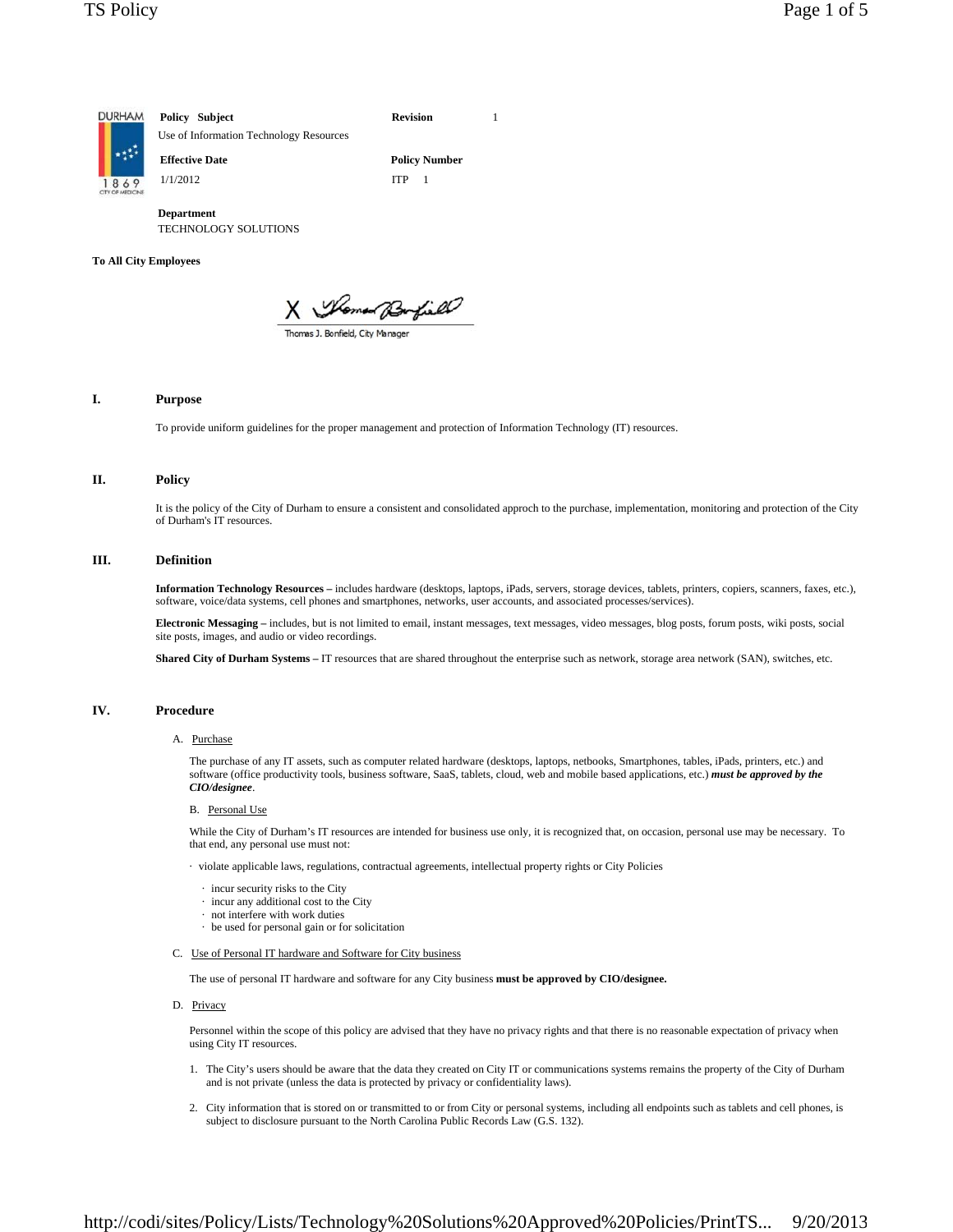### E. Monitoring, Auditing and Inspection Activities

- 1. The City of Durham has the right to monitor, audit, and/or inspect any and all aspects of the City's IT resources without advance notice to any users. Failure to monitor in any specific situation does not constitute a waiver of the City's right to monitor.
- 2. At the written request of a Department Director for one of their respective employees, or upon authorization by the City Manager, Human Resources Director, or Audit Services Director, the Chief Information Officer (CIO) or designee has the authority to monitor and/or inspect any City IT system without notice to users.
- 3. For security and network maintenance purposes, authorized individuals within the City of Durham Technology Solutions Department may monitor equipment, IT systems, data, and network traffic at any time.

#### F. Security

- 1. The City of Durham's system security must be maintained at all times. Users must take all reasonable precautions, including but not limited to: safeguarding passwords, maintaining reasonable physical security around City of Durham equipment, and locking or logging off unattended workstations.
- 2. A user who is actively logged on to a City of Durham system is responsible for any activity that occurs whether or not they are present.
- 3. Passwords and User System Access
	- a. The City of Durham Technology Solutions Department and/or its designees are responsible for the creation, assignment, and deletion of all user accounts for the City's systems.
	- b. PASSWORD AND ACCOUNT DO'S
		- I. Users are responsible for protecting their passwords and access to assigned accounts
		- (network, systems, applications, etc.) at all times.
		- II. Passwords must be changed at least every 90 days.
		- III. Create strong passwords (greater than eight characters, mixed case, mixed letters, numbers, and symbols; use long phrases when possible).
		- IV. Log off unused systems, and/or utilize a password protected screen saver.
		- V. Compromised passwords/accounts must be reported to the Information Technology Department.
		- VI. Refer anyone who asks for your password to this policy.

## c. PASSWORD AND ACCOUNT DON'TS

- I. Do not use weak passwords (simple words, names, personal dates, all alpha, all same case, predictable patterns, e.g.,12345, zyxw, asdf, etc.).
- II. Do not give your password to anyone verbally, or electronically, for any reason. Your password belongs to you and only you.
- III. Do not use personal, non-City system passwords (e.g., home email, home Internet, eBay, etc.) as passwords for City systems.
- IV. When possible, do not reuse the same password for multiple systems.
- V. Do not store written passwords in any area accessible by others.<br>VI. Do not store passwords electronically unless they are encrypted
- Do not store passwords electronically unless they are encrypted and inaccessible to others.
- d. The level of access to the network, servers, applications, and personal computers will be administered by the Technology Solutions Department based upon the job tasks for the individual user.
- 4. Physical Security
	- a. Shared City of Durham IT resources (network, servers, systems, etc.) will be physically secured by the Technology Solutions Department.
	- b. Access to the data center, disaster recovery site, phone switches and other key infrastructure is limited by lock with access granted to authorized personnel only.
	- c. Media, such as daily and monthly backups, will be stored in a secure area with access granted to authorized TS personnel only.
	- d. Users are responsible for the physical security of assigned IT resources.
	- e. To the degree possible, IT resources should be protected from theft and/or vandalism, fire and other natural environmental hazards.
	- f. Laptops, cell phones, etc., in vehicles must be stored in the trunk or otherwise out of sight. They may never be left in non-City vehicles overnight.
	- g. Employees should exercise precautions to ensure that their computer hardware is not exposed to dangers related to their specific use, i.e., accidental beverage spills, improper ventilation of air intakes, etc.
- 5. Application Security Standards

All software applications which manage sensitive or confidential data, whether acquired from a third party or developed internally must adhere to the following security requirements:

- a. Must support authentication of individual users
- b. Must not store or transmit user credentials in a clear text or easily reversible form
- Must support application scope restriction based on user levels
- d. Must support user tracking for critical transaction activity
- G. Third-Party Access to City of Durham IT Resources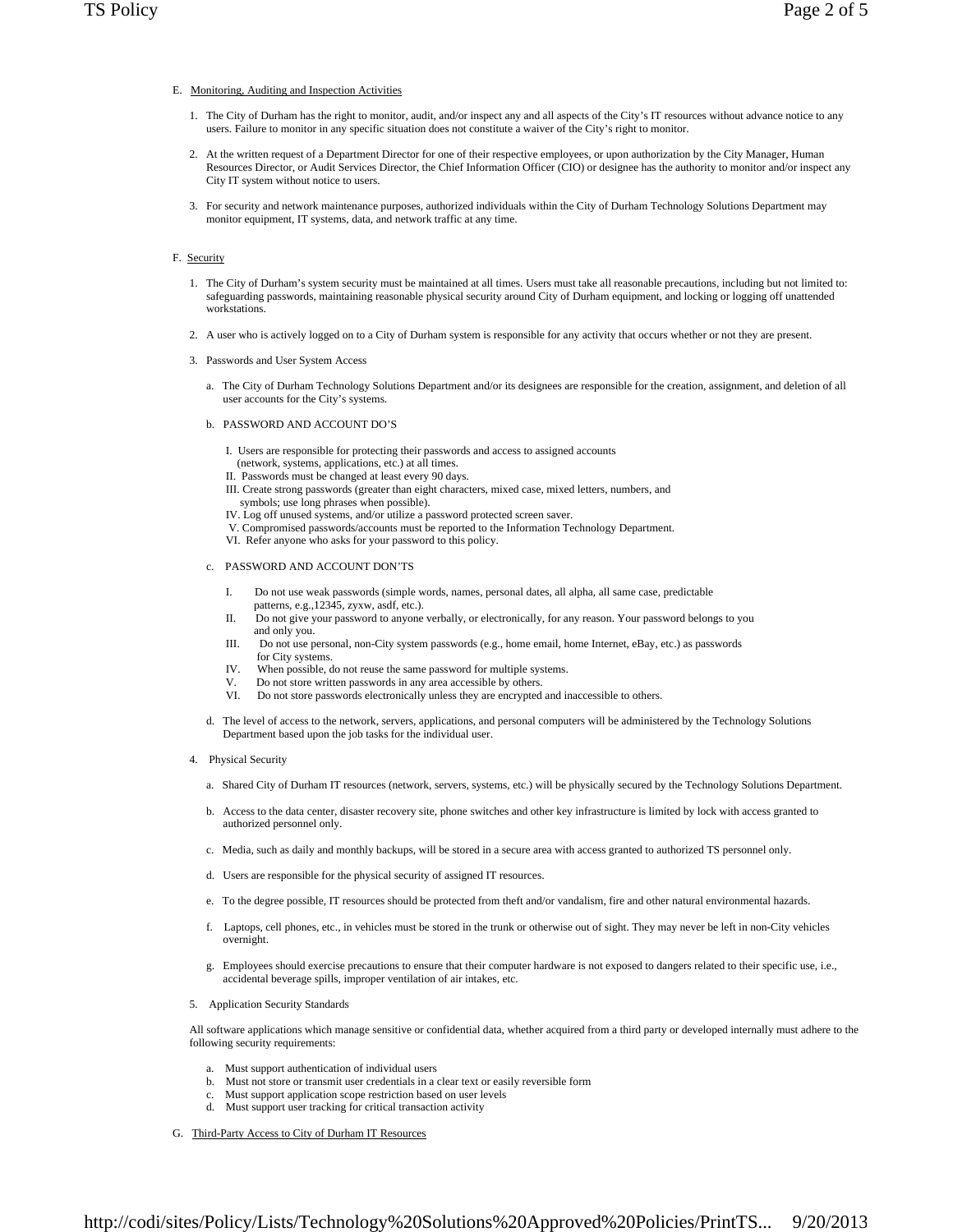Third parties include vendors, contractors, or other guests that require access to City of Durham IT resources is only permitted for City business purposes. No third party may be allowed access to City systems without written approval from the CIO/Director of Technology Solutions Department or designee.

- H. Remote Access
	- 1. Remote access to the City's IT resources (access to the City's systems from external systems, e.g., via the Internet) consumes technology resources above and beyond those required for local access. The Technology Solutions Department will review requests and grant remote access based upon business cases and resources available.
	- 2. Remote access users are subject to all policies herein.
	- 3. Additional security requirements may be established for remote access systems by the Technology Solutions Department.
- I. Prohibited Use

 The following is a list of examples of prohibited uses. This is not intended to be a comprehensive and complete list. Other uses not listed here may be deemed as prohibited:

- 1. Any use that violates Federal, State, or Local laws or regulations is expressly prohibited.
- 2. Knowingly or recklessly interfering with the normal operation of computers, networks, or other related equipment is prohibited.
- 3. Connecting unauthorized equipment to the network for any purpose is prohibited.
- 4. Running or installing unauthorized software on the City's computers is prohibited.
- 5. Copying of any software from the City's computers, for other than archiving purposes, is prohibited.
- 6. Using the City's network to gain unauthorized access to any computer system is prohibited.
- 7. The use of the City's systems to access, transmit, store, display, or request obscene, pornographic, erotic, profane, racist, sexist, libelous, or other offensive or abusive material (including messages, images, video, or sound) is prohibited.

#### J. Reporting Violations

- 1. Every department should follow IT procedures to monitor compliance with the IT use policies within this document, and to report violations (both by "insiders" such as employees and contractors and "outsiders" such as unauthorized visitors, trespassers and hackers).
- 2. It is the responsibility of each IT user to remain diligent in the identification and reporting of IT policy violations. Staff is required to report any suspicious, abnormal or unnatural behavior or events to his or her supervisor and the CIO/Director of the Technology Solutions Department by email, in person, or in writing via interoffice mail.

#### K. Hardware/Software Standards, Procurement, and Installation

- 1. The City's Technology Solutions Department has the sole responsibility for establishing IT standards. The City of Durham's Technology Solutions Department and/or its designees are responsible for procuring, maintaining inventory, and installing technology required for City operations. The Technology Solutions Department is also responsible for engaging and managing relationships with technology vendors.
- 2. All software installation media must be stored by the Technology Solutions Department.
- L. Technology Support

The City of Durham's Technology Solutions Department has primary responsibility for IT technical support. Unless Technology Solutions has specified otherwise for a particular system, users should always contact Technology Solutions for all technology-related needs.

- M. Desk and Cell Phones
	- 1. Desk Phones
		- a. The City of Durham provides its staff with telephones for conducting official City business. City phone use should be restricted to official city business purposes, except for emergency and important telephone communications, such as child care needs, medical appointments, and other critical communications. Reasonable, infrequent personal use of the City's telephone system by employees is permitted, but should not interfere or conflict with official City business use.
		- b. Personal calls should be made for the well-being of the individual or his/her immediate family or for personal business that requires immediate attention. Any personal long distance telephone calls made by staff must be reimbursed to the City.
	- 2. Cell Phones
		- a. It is the policy of the City of Durham to provide cell phones to employees for business use, when use of cell phones will increase the level of service provided to the City's customers, increase the level of safety for applicable City employees, reduce the cost of providing services, and/or satisfy legal requirements.
		- b. Personal calls should be made for the well-being of the individual or his/her immediate family or for personal business that requires immediate attention.
		- c. Employees will reimburse the City for personal calls at an applicable rate if it increases the cost to the City. It is the responsibility of Department Directors or their designees to review individual invoices to ensure reimbursement for personal calls. It should be noted that cellular bills with call details are public record and available upon request.
		- d. Technology Solutions Responsibilities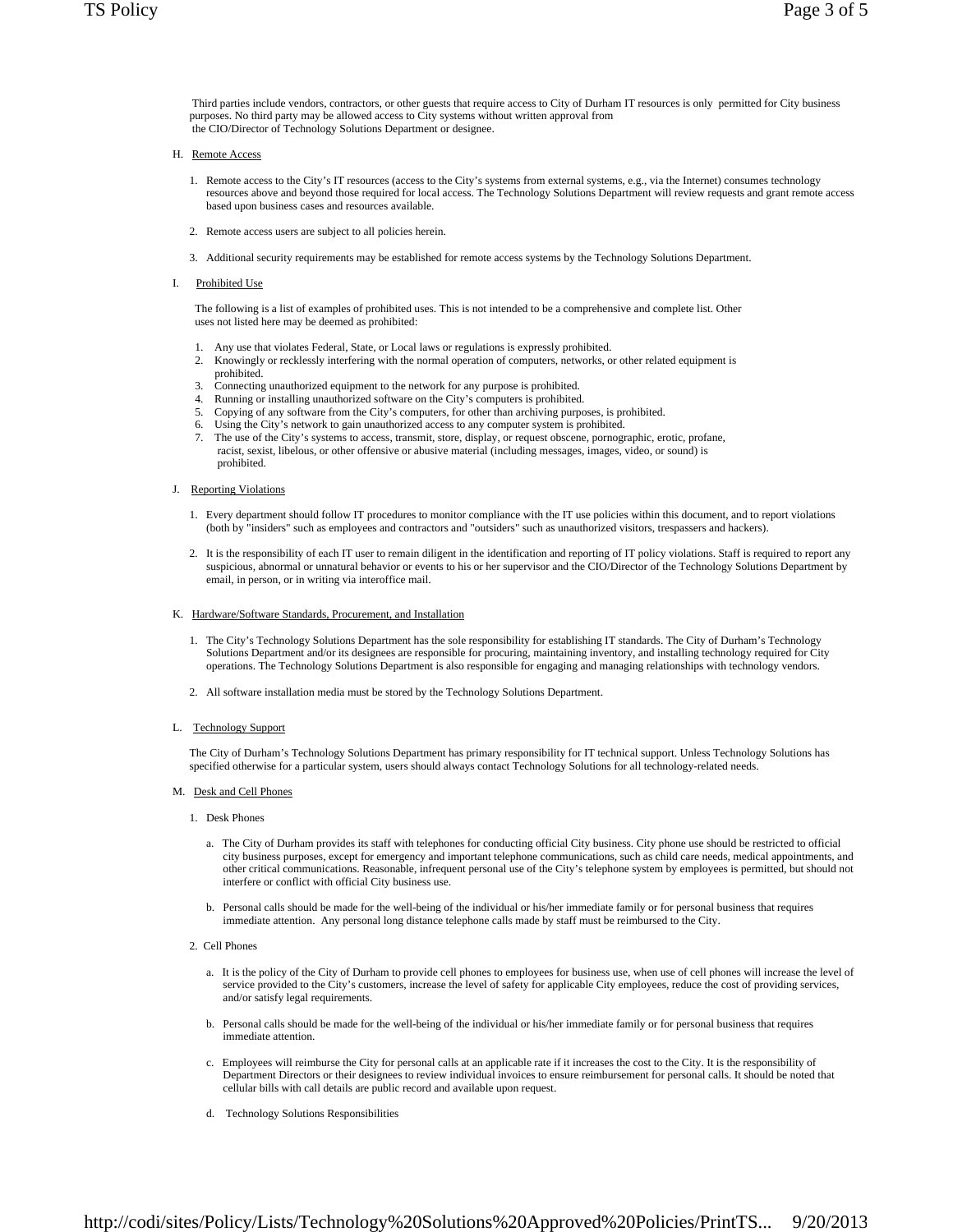- 1. Technology Solutions will notify each department head/designee of cell phone usage in a written monthly report provided by the City's current cell phone provider.
- 2. Technology Solutions will perform an analysis of usage to assist the department in identifying low usage. If a cell phone has no usage, then the department head or designee must submit in writing justification for keeping the cell phone. If the department has good justification for keeping a cell phone, then Technology Solutions will look into prepaid options for cellular service.
- 3. Technology Solutions will send a quarterly report of those employees receiving a stipend and those employees having city issued cell phone to each department direct/designee and requests a written response form the department as to the validity of te repots. In addition, Technology Solutions will review the findings from each department. If Technology Solutions finds exceptions, the department will notify the other departments and take corrective action immediately.
- e. Designee/Department Director Responsibilities
	- 1. Review the invoice for any extra cost (i.e., text messaging, fi there is not a text plan)
	- 2. Review for unauthorized downloads of ring tones, games, etc.
	- 3. Review for Cell Phone Assignment The designated employee is to review the invoice for accuracy in the cell phone assignment
	- 4. Review for Phone Usage To ensure that employees are reconciling the invoice, highlighting personal calls for reimbursement, and no usage. If the cellular users have made personal call, then they are to remove the City for those personal calls. If a cell phone has no usage, then the department head or designee must submit in writing justification for keeping the cell phone. I the department has good justification for keeping a cell phone, then Technology Solutions will look into prepaid options for cellular service.
- f. Procurement/Activation

Only the CIO or his/her designee in the Technology Solutions Department is authorized to contact the City's current cell phone provider to procure/activate new or replacement cell phones. Other employees are prohibited from entering into cell phone agreements with cell phone providers for City cell phones.

g. Operation of Cell Phones

Employees who are required to be available by a City-provided cell phone as part of their job duties must maintain their cell phone in a useable and active status.

h. Personal Cell Phones Used for City Business

 If an employee uses their personal cell phone to conduct City business, they may receive a cell phone allowance which must be approved and certified by the employee's Department Director.

i. Cell Phone Allowance

If a Department Director determines that an employee needs to be contacted for City business by cell phone, then the employees can opt to receive a city cell phone or use their personal cell phone. If the employee opts to use their personal cell phone, they will be allotted an allowance to be determined annually. This cell phone allowance will be included in the first payroll check of each month and the allowance is taxable. Cell phone allowance is not intended to cover the entire cost of an employee's cellular service. Employees cannot receive both a monthly cell phone allowance and a City-owned cell phone at the same time. Employees are responsible for reporting to their immediate supervisor if the above occurs. Employees are responsible for giving their cell phone numbers to their Department Director or designee so that it can be published in the City's cellular directory for emergencies and other City use.

#### N. Storage Media Recycling and Disposal

- 1. The purpose of this section is to ensure that all digital media is properly recycled or disposed of for reasons pertinent to data security, software license protection, and in compliance with environmental regulations.
- 2. If a hard disk, tape, CD, DVD, ZIP disk, diskette, or other storage device can be re-used, users should erase the existing data from the device and continue to use it, or make it available for someone else to use.
- 3. If the digital media is unusable or is no longer needed, it should be sent to the Technology Solutions Department's Support Division for destruction.
- 4. Un-recycled or unusable media must be completely erased using a disk sanitizer utility. If that is not possible, the media should be physically damaged in a manner to render it unreadable by any device.

# **V. Other**

- A. For security reasons, administrator-level network, server, and PC access, is limited to Technology Solutions support staff and/or their designees.
- B. The scope of this policy includes all personnel who have access to the City of Durham's IT resources (employed by the City or not).
- C. IT resources containing City of Durham data that are hosted by third parties outside of the City's network and the personnel with access to those IT resources are also subject to this policy.
- D. All IT resources defined in this policy, along with all information transmitted by, received from, and stored upon, said IT resources are considered to be possessed by, and are the property of the City of Durham.
- E. The City of Durham's IT resources use is subject to various Federal, State, and Local laws (i.e., Sarbanes-Oxley, HIPAA, Red Flag, PCI DSS, etc.).
- F. Compliance with this policy is mandatory and considered a condition of continued employment. Any violation(s) of this policy may result in disciplinary action including termination. Contractors, business partners, and other non-City personnel must comply with the provisions of this policy (unless another more restrictive policy has been approved relating to a specific concern/control) when accessing the City's IT resources. Failure to do so may result in the termination of the relationship with the City, and the City may pursue legal action for damages that arise as the result of any breach of this policy.

# **VI. Attachment**